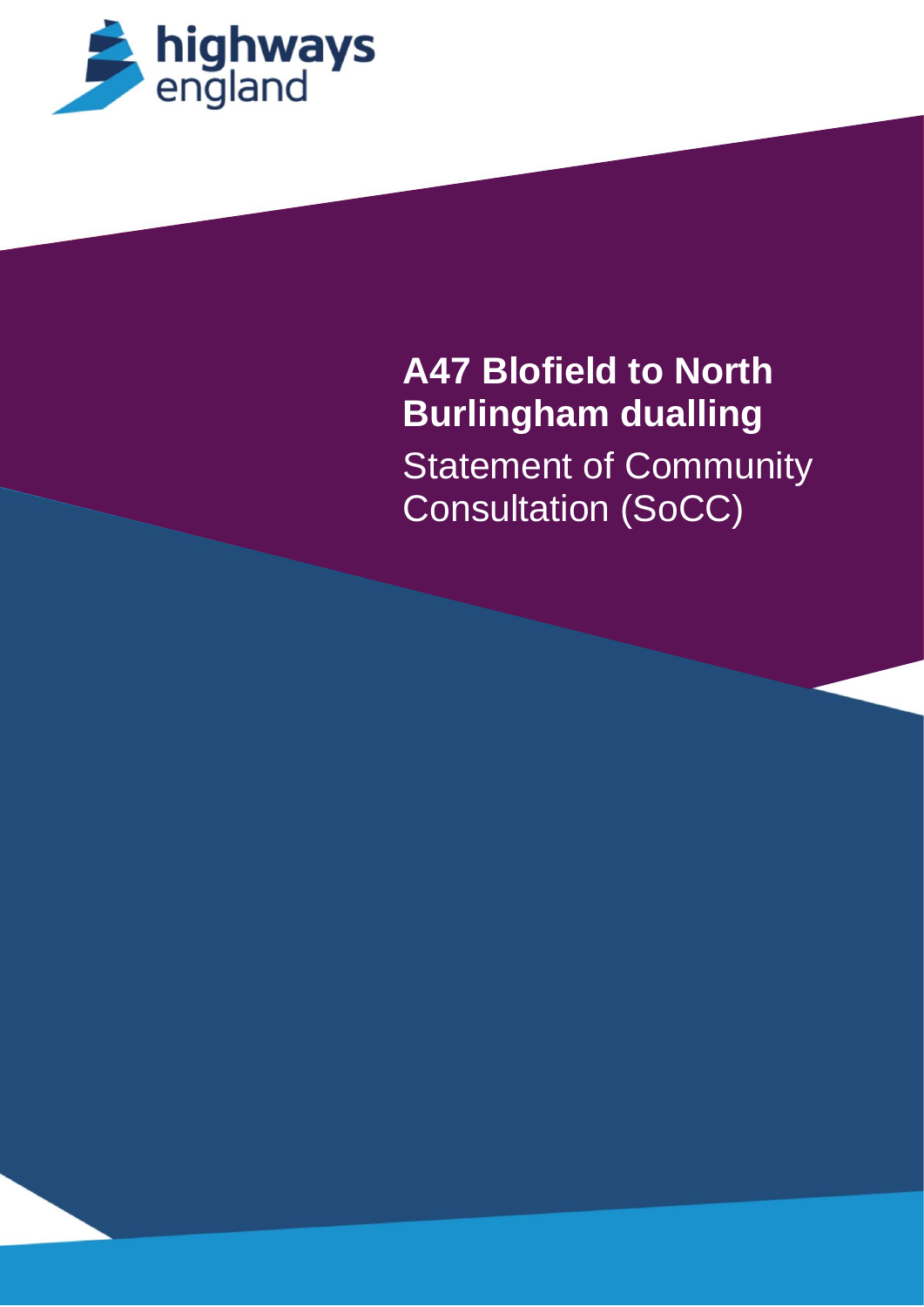

## **Contents**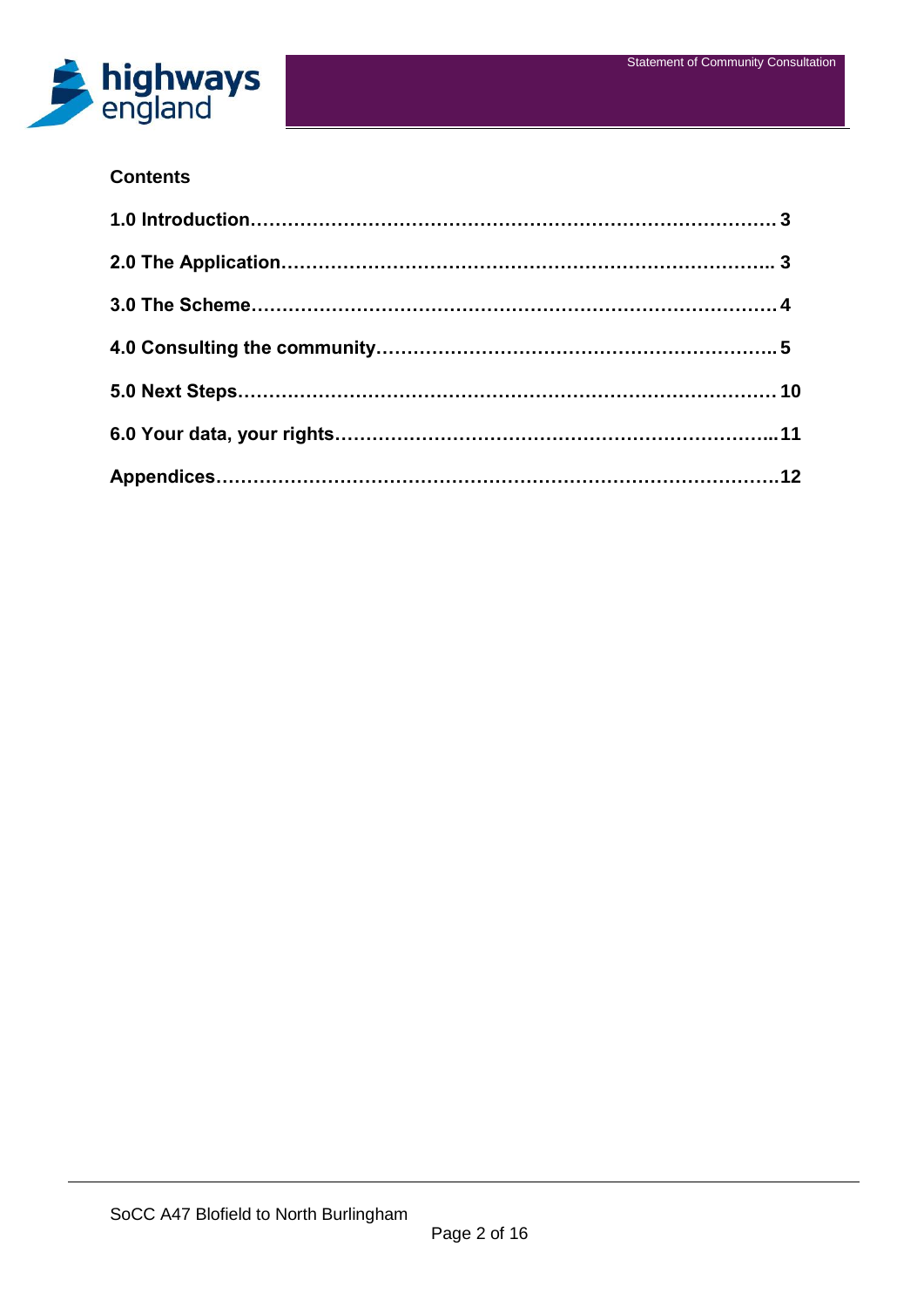

# **1. Introduction**

1.1.Highways England is publishing this Statement of Community Consultation (SoCC) in connection with a proposed improvement to the A47 between the villages of Blofield and North Burlingham (the Scheme). The purpose of this document is to set out how we will consult the local community on our proposal. The document also provides background to the project and how the application to develop the Scheme will progress.

# **2. The Application**

- 2.1.Highways England is developing this scheme under the Planning Act 2008 and is publishing this statement under Section 47 of the Act. As part of the development of this SoCC we have consulted Norfolk County Council, Broadland District Council, the local authorities responsible for areas where the project will be built, about our plans to consult the local community and on the terms of this document which were issued in draft to them prior to the formal consultation taking place on the draft SoCC. The document was then issued formally to those local authorities in accordance with Section 47(2) of the Act, in order to obtain their formal response no later than 28 days following receipt of the draft SoCC. It was also issued in draft at the same time to a number of other key stakeholders in order to obtain views. We recorded the comments received and considered them before finalising the SoCC.
- 2.2.The Act requires Highways England to make an application to the Secretary of State for Transport through the Planning Inspectorate for a Development Consent Order (DCO) to build the Scheme. The Secretary of State's role is to consider whether consent should be given for major infrastructure projects like this scheme. Highways England anticipates that a DCO application for the scheme will be submitted after we have considered the consultation responses and further developed the development proposals to respond to the consultation responses where appropriate. The timetable for this project can be found on the Highways England website via the following link: https://highwaysengland.co.uk/projects/a47-blofield-to-north-burlingham/

The Planning Inspectorate will examine the DCO application and the Secretary of State will decide on whether the scheme should be granted consent.

- 2.3.Government policy relating to the development of the national road network is set out in the National Networks National Policy Statement (NNNPS). This provides the framework for DCO applications to be considered.
- 2.4.When Highways England submits its DCO application, the Secretary of State must consider whether our pre-application consultation has been adequate. This pre-application consultation will be important in shaping the proposed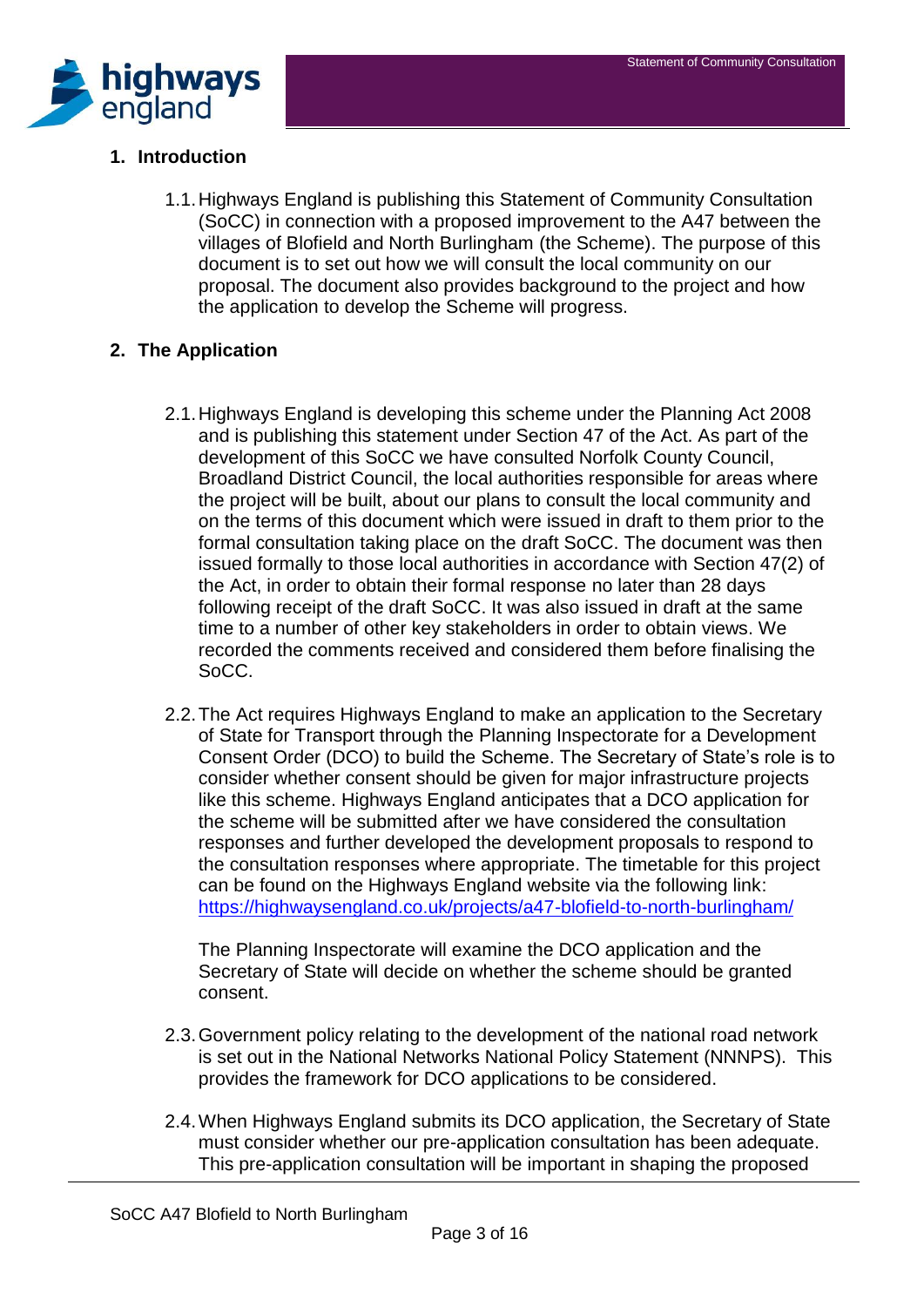

development and will enable us to better understand your views on what is being proposed. It will also be important once an application is accepted for examination by the Planning Inspectorate and in relation to the examination process that follows. Therefore, the best time to provide feedback on the Scheme is now, by taking part in this pre-application consultation.

You can find more information about the Planning Inspectorate and the Planning Act 2008 on the Inspectorate's National Infrastructure website:

[http://infrastructure.planninginspectorate.gov.uk](http://infrastructure.planninginspectorate.gov.uk/)

or by calling the Planning Inspectorate on 0303 444 5000.

#### **3. The Scheme**

- 3.1.The A47 connects Norwich and Great Yarmouth and Leicester and the Midlands via King's Lynn, Wisbech and Peterborough. This section of the A47 lies to the east of the A47 southern Norwich bypass. stretching for 4km, between two sections of dual carriageway. The Blofield to North Burlingham Dualling scheme is one of the major improvement projects on the A47 trunk road announced as part of the Road Investment Strategy (RIS) in the 2014 Autumn Statement. The scheme was given budgetary approval to begin the initial phase of Option Development in December 2015. This stage ended in December 2016.
- 3.2.The Blofield to North Burlingham single carriageway of the A47 provides transport connectivity to an area of growing economic activity between Norwich and Great Yarmouth on the eastern coastline. The wider area has been the subject of concerted development effort by the public and private sector. The greater Norwich area is set to see major housing and employment growth by 2021. There are also plans for a significant number of new homes in Suffolk at Waveney.
- 3.3.The Preferred Route was announced on Thursday 14 August 2017 and Option 4 was chosen, which is offline dualling of the route to the south of the existing alignment within 70m of the existing carriageway. There is a proposed junction at each end of the scheme. You can find out more about the options consultation and Preferred Route Announcement at: <https://highwaysengland.co.uk/projects/a47-blofield-to-north-burlingham/>
- 3.4.The junction at the western end includes a link road that goes over the new route to join the existing A47 with the Yarmouth Road via a bridge.
- 3.5.The junction at the eastern end is a new two-level junction in the form of abridge to provide a north-south connection between South Walsham Road and Acle Road, and includes slip roads to access or exit the planned A47. A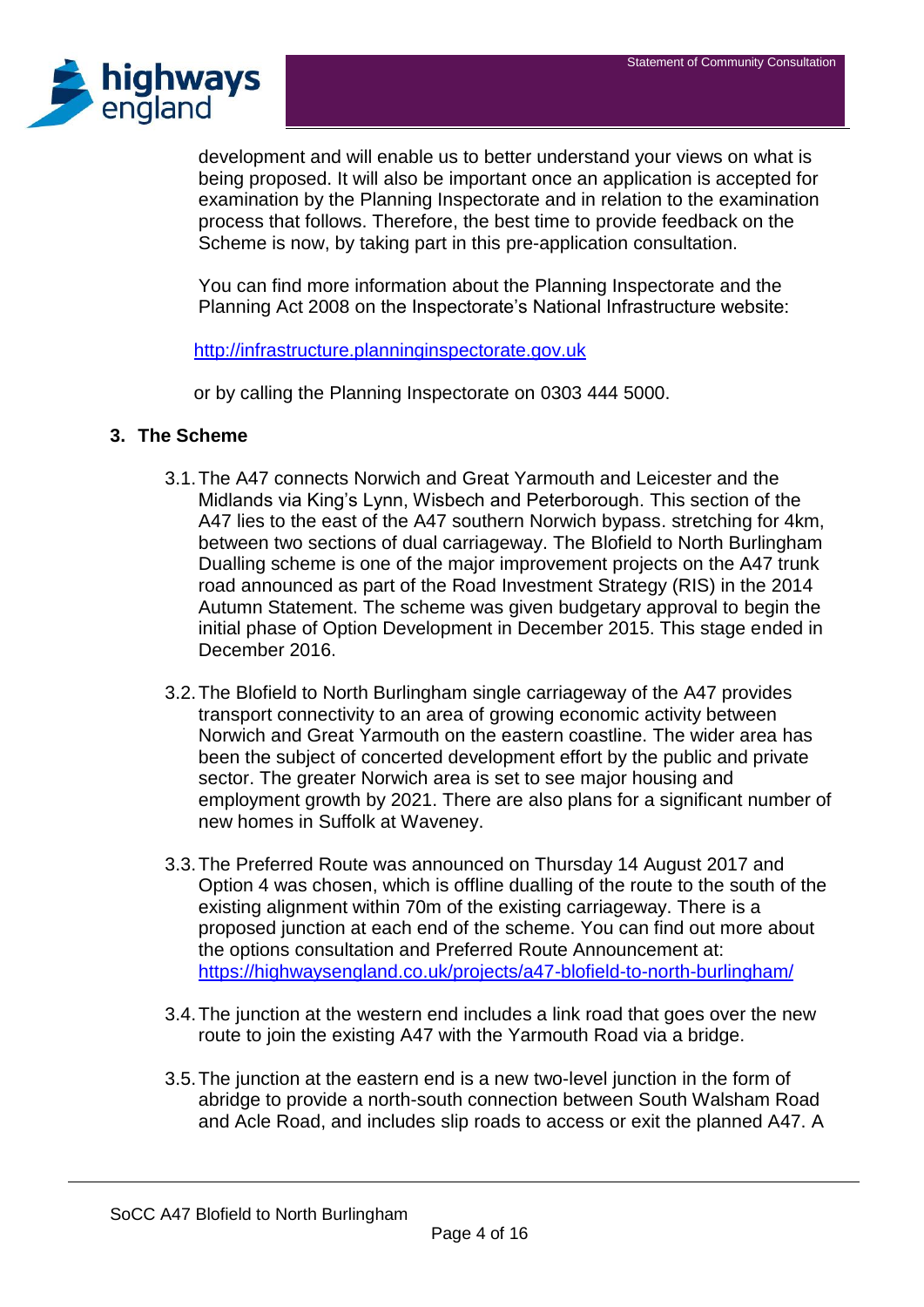

more detailed description and illustrations of the scheme are available in the Preliminary Environmental Information Report.

- 3.6.The Road Investment Strategy (RIS) provides clear support for the dualling of the single carriageway section of the A47 between Norwich and Acle. This section suffers peak time congestion and there is a history of fatal and serious collisions along its length, mainly associated with intersections and side-road type accesses.
- 3.7.The need for improvements in this location is echoed by the Norfolk Local Transport Plan, Greater Norwich Joint Core Strategy and Highways England's East of England Route Strategy, and is also supported by Norfolk County Council, Broadland District Council and the A47 Alliance group. Support for the scheme is also noted in the Improving accessibility and transport section of Great Yarmouth Borough Council's Core Strategy Local Plan.

# **4. Consulting the community**

- 4.1.In accordance with Section 47 of the Planning Act 2008, Highways England is consulting people living near the proposed scheme.
- 4.2.Highways England has previously undertaken one stage of consultation in March and April 2017. Consultees were asked for their views on four potential options for improvements to the A47 between Blofield and North Burlingham:
	- 1. Dualling the existing A47
	- 2. Building a new dual carriageway to the north and to the south of the existing A47
	- 3. Building a new dual carriageway to the south of the existing A47
	- 4. Building a new dual carriageway to the south, next to the existing A47
- 4.3.More details, including the outcomes of these consultations, are included in feedback reports that are available to download from https://highwaysengland.co.uk/projects/a47-blofield-to-north-burlingham/, on request from Highways England, or to view for the duration of the consultation period at the display locations detailed in this SoCC.
- 4.4.We want to make sure that the local community, residents, local interest groups, businesses, visitors and road users have the opportunity to fully understand the scheme and comment on our proposals. Your comments will contribute towards shaping our proposals. To do this we are holding the next stage of the consultation in September and October 2018. It will start on Monday 10 September 2018 and will end on Friday 19 October 2018, and during this period we will provide information on a range of relevant issues including: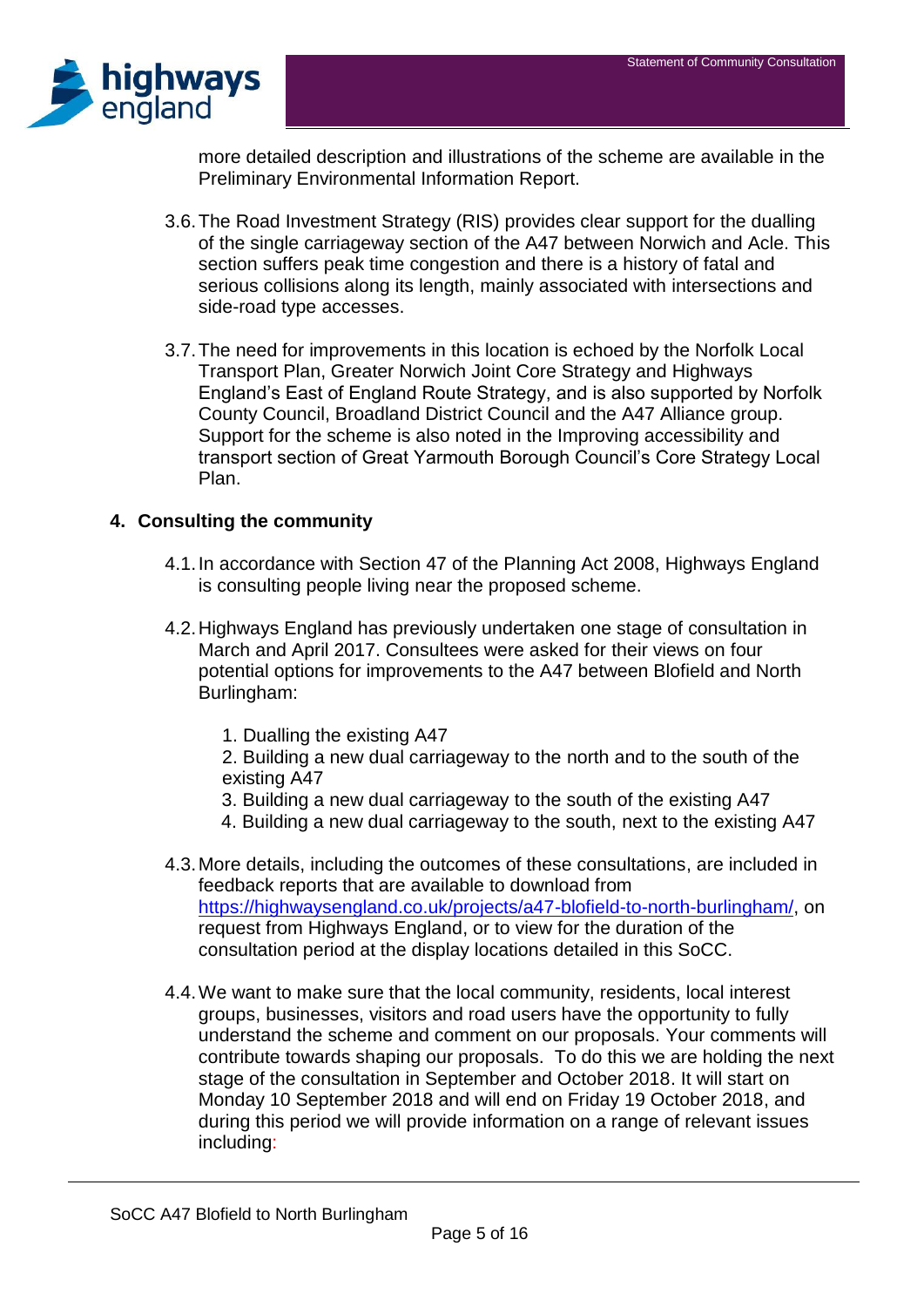

- junction layout and strategy
- work to the existing road ("de-trunking") and side roads
- environmental assessments, potential environmental impacts and environmental mitigation measures
- arrangements during construction of the scheme
- 4.5.The environmental assessment, potential environmental impacts and the environmental mitigation measures referred to above will be contained in the Preliminary Environmental Information Report (PEIR). The PEIR, the proposed scheme layout and other documents outlined in Appendix 4 of this SoCC, will be made available throughout the consultation period at the deposit locations and on the project website at:

https://highwaysengland.co.uk/projects/a47-blofield-to-north-burlingham/

- 4.6.Highways England understands that the majority of users who currently use the A47 during peak times are commuters and people within the business communities of Peterborough, northern Cambridgeshire, Norwich and Great Yarmouth. In order for these groups and communities to be kept informed during the consultation, Highways England is proposing the following methods of engagement:
	- Distribute consultation brochures and feedback forms with details of public events at key business locations within Peterborough, Cambridgeshire, Norwich and Great Yarmouth
	- notices to be publicised at a number of key business locations within Norwich, Peterborough, northern Cambridgeshire and Great Yarmouth.
	- centralised public events to allow easy access and convenience
- 4.7.The following is a list of some of the key associations and business groups identified as part of the A47 Blofield to North Burlingham Dualling consultation. Appendix 2 provides the key associations and business groups.
	- New Anglia Local Enterprise Partnership
	- A47 Alliance
	- Norwich Research Park
	- RAC Foundation
	- Norfolk Chamber of Commerce
	- Norfolk Network

4.8.Our consultation will involve: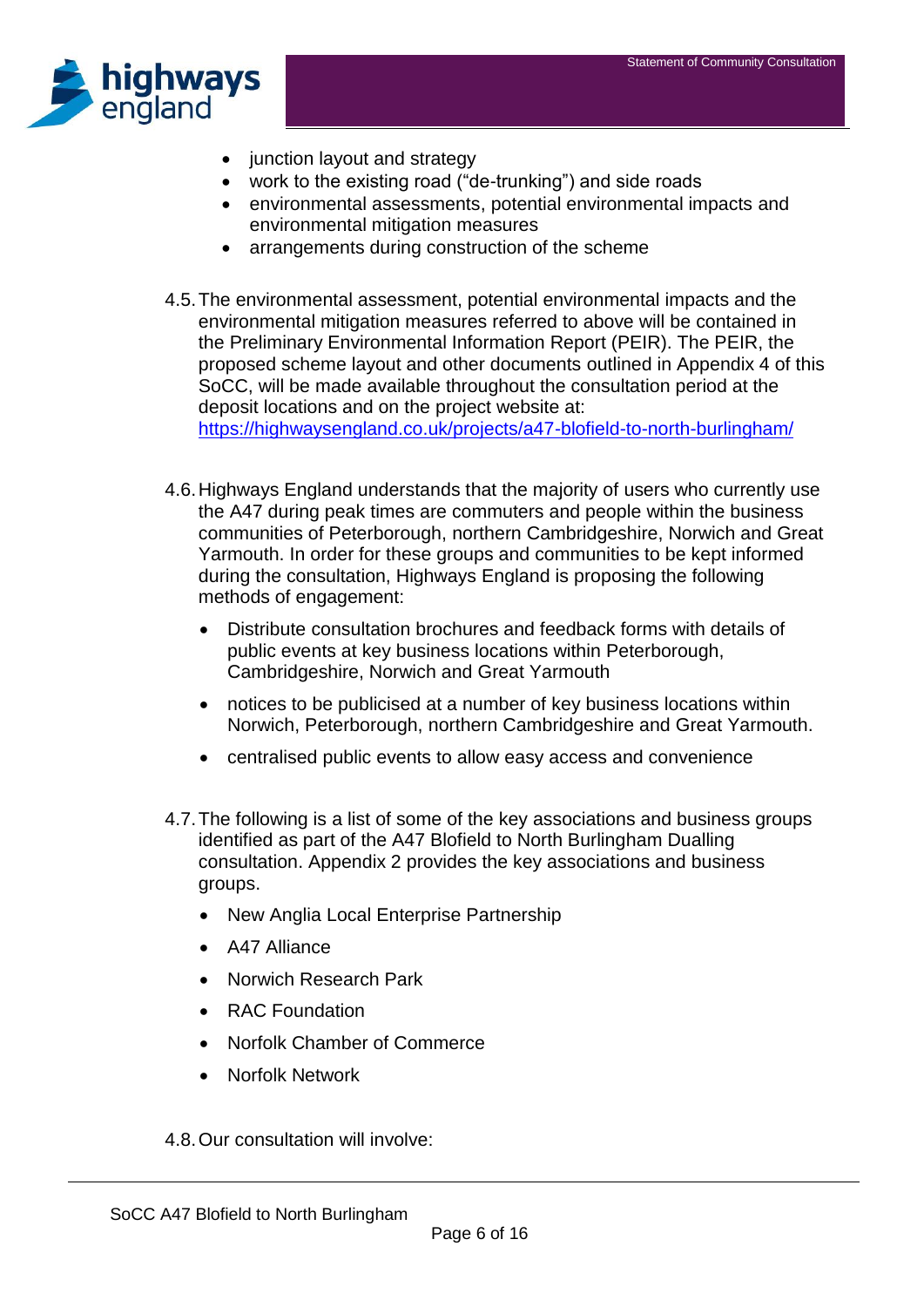

| <b>Method</b>                                | <b>Detail</b>                                                                                                                                                                                                                                                                                                                                                                                                                                                                                                                                                                                                                                                                                                                                                                                                              |                        |         |         |  |  |
|----------------------------------------------|----------------------------------------------------------------------------------------------------------------------------------------------------------------------------------------------------------------------------------------------------------------------------------------------------------------------------------------------------------------------------------------------------------------------------------------------------------------------------------------------------------------------------------------------------------------------------------------------------------------------------------------------------------------------------------------------------------------------------------------------------------------------------------------------------------------------------|------------------------|---------|---------|--|--|
| <b>Public Events</b>                         | Public events will be held at:                                                                                                                                                                                                                                                                                                                                                                                                                                                                                                                                                                                                                                                                                                                                                                                             |                        |         |         |  |  |
|                                              | Location                                                                                                                                                                                                                                                                                                                                                                                                                                                                                                                                                                                                                                                                                                                                                                                                                   | <b>Date</b>            | Opening | Closing |  |  |
|                                              |                                                                                                                                                                                                                                                                                                                                                                                                                                                                                                                                                                                                                                                                                                                                                                                                                            |                        | time    | time    |  |  |
|                                              | Castle Mall Norwich,                                                                                                                                                                                                                                                                                                                                                                                                                                                                                                                                                                                                                                                                                                                                                                                                       | Saturday<br>15/09/2018 | 11am    | 5pm     |  |  |
|                                              | 100 Castle Meadow,<br>Norwich, NR1 3DD                                                                                                                                                                                                                                                                                                                                                                                                                                                                                                                                                                                                                                                                                                                                                                                     |                        |         |         |  |  |
|                                              | <b>Acle Recreation</b>                                                                                                                                                                                                                                                                                                                                                                                                                                                                                                                                                                                                                                                                                                                                                                                                     | Saturday               | 11am    | 5pm     |  |  |
|                                              | Centre, Bridewell                                                                                                                                                                                                                                                                                                                                                                                                                                                                                                                                                                                                                                                                                                                                                                                                          | 22/09/2018             |         |         |  |  |
|                                              | Lane, Acle, Norwich,                                                                                                                                                                                                                                                                                                                                                                                                                                                                                                                                                                                                                                                                                                                                                                                                       |                        |         |         |  |  |
|                                              | <b>NR133RA</b>                                                                                                                                                                                                                                                                                                                                                                                                                                                                                                                                                                                                                                                                                                                                                                                                             |                        |         |         |  |  |
|                                              | <b>Blofield Courthouse,</b><br>Yarmouth Road,                                                                                                                                                                                                                                                                                                                                                                                                                                                                                                                                                                                                                                                                                                                                                                              | Monday<br>24/09/2018   | 1pm     | 8pm     |  |  |
|                                              | Blofield, Norwich,                                                                                                                                                                                                                                                                                                                                                                                                                                                                                                                                                                                                                                                                                                                                                                                                         |                        |         |         |  |  |
|                                              | <b>NR13 4JU</b>                                                                                                                                                                                                                                                                                                                                                                                                                                                                                                                                                                                                                                                                                                                                                                                                            |                        |         |         |  |  |
|                                              | Lingwood Village                                                                                                                                                                                                                                                                                                                                                                                                                                                                                                                                                                                                                                                                                                                                                                                                           | Tuesday                | 1pm     | 8pm     |  |  |
|                                              | Hall, Station Road,                                                                                                                                                                                                                                                                                                                                                                                                                                                                                                                                                                                                                                                                                                                                                                                                        | 25/09/2018             |         |         |  |  |
|                                              | Lingwood, Norwich,<br>NR134AZ                                                                                                                                                                                                                                                                                                                                                                                                                                                                                                                                                                                                                                                                                                                                                                                              |                        |         |         |  |  |
|                                              |                                                                                                                                                                                                                                                                                                                                                                                                                                                                                                                                                                                                                                                                                                                                                                                                                            |                        |         |         |  |  |
|                                              |                                                                                                                                                                                                                                                                                                                                                                                                                                                                                                                                                                                                                                                                                                                                                                                                                            |                        |         |         |  |  |
|                                              | The events will give visitors an opportunity to view scheme<br>proposals, talk to the project team and provide feedback.<br>The public will be informed of the events through channels<br>including this SoCC, publicity notices in the national and<br>local press, news coverage (press release), the scheme<br>website (https://highwaysengland.co.uk/projects/a47-<br>blofield-to-north-burlingham/) and direct communications in<br>the form of leaflets to be delivered to those living in the<br>consultation zone - see appendix 1. Attendees' feedback<br>will be recorded via questionnaires available at the public<br>events. Completed questionnaires can either be left with the<br>project team and/or returned to the postal address detailed<br>below. You can also complete the questionnaire and submit |                        |         |         |  |  |
|                                              |                                                                                                                                                                                                                                                                                                                                                                                                                                                                                                                                                                                                                                                                                                                                                                                                                            |                        |         |         |  |  |
|                                              |                                                                                                                                                                                                                                                                                                                                                                                                                                                                                                                                                                                                                                                                                                                                                                                                                            |                        |         |         |  |  |
|                                              |                                                                                                                                                                                                                                                                                                                                                                                                                                                                                                                                                                                                                                                                                                                                                                                                                            |                        |         |         |  |  |
|                                              |                                                                                                                                                                                                                                                                                                                                                                                                                                                                                                                                                                                                                                                                                                                                                                                                                            |                        |         |         |  |  |
|                                              |                                                                                                                                                                                                                                                                                                                                                                                                                                                                                                                                                                                                                                                                                                                                                                                                                            |                        |         |         |  |  |
|                                              |                                                                                                                                                                                                                                                                                                                                                                                                                                                                                                                                                                                                                                                                                                                                                                                                                            |                        |         |         |  |  |
|                                              |                                                                                                                                                                                                                                                                                                                                                                                                                                                                                                                                                                                                                                                                                                                                                                                                                            |                        |         |         |  |  |
|                                              |                                                                                                                                                                                                                                                                                                                                                                                                                                                                                                                                                                                                                                                                                                                                                                                                                            |                        |         |         |  |  |
|                                              |                                                                                                                                                                                                                                                                                                                                                                                                                                                                                                                                                                                                                                                                                                                                                                                                                            |                        |         |         |  |  |
|                                              |                                                                                                                                                                                                                                                                                                                                                                                                                                                                                                                                                                                                                                                                                                                                                                                                                            |                        |         |         |  |  |
|                                              |                                                                                                                                                                                                                                                                                                                                                                                                                                                                                                                                                                                                                                                                                                                                                                                                                            |                        |         |         |  |  |
|                                              | comments via the project website, if you prefer to submit                                                                                                                                                                                                                                                                                                                                                                                                                                                                                                                                                                                                                                                                                                                                                                  |                        |         |         |  |  |
|                                              | comments electronically.                                                                                                                                                                                                                                                                                                                                                                                                                                                                                                                                                                                                                                                                                                                                                                                                   |                        |         |         |  |  |
| <b>Project website</b>                       | A full summary of the project, copies of the supporting                                                                                                                                                                                                                                                                                                                                                                                                                                                                                                                                                                                                                                                                                                                                                                    |                        |         |         |  |  |
|                                              | project documents and a feedback form will be provided on                                                                                                                                                                                                                                                                                                                                                                                                                                                                                                                                                                                                                                                                                                                                                                  |                        |         |         |  |  |
|                                              | a dedicated Highways England project website:                                                                                                                                                                                                                                                                                                                                                                                                                                                                                                                                                                                                                                                                                                                                                                              |                        |         |         |  |  |
|                                              | https://highwaysengland.co.uk/projects/a47-blofield-to-north-                                                                                                                                                                                                                                                                                                                                                                                                                                                                                                                                                                                                                                                                                                                                                              |                        |         |         |  |  |
|                                              | burlingham/                                                                                                                                                                                                                                                                                                                                                                                                                                                                                                                                                                                                                                                                                                                                                                                                                |                        |         |         |  |  |
| <b>Documents to be</b><br>made available for | The supporting project documents are:                                                                                                                                                                                                                                                                                                                                                                                                                                                                                                                                                                                                                                                                                                                                                                                      |                        |         |         |  |  |
| inspection                                   | map of route<br>plans of the scheme                                                                                                                                                                                                                                                                                                                                                                                                                                                                                                                                                                                                                                                                                                                                                                                        |                        |         |         |  |  |
|                                              | <b>Statement of Community Consultation</b>                                                                                                                                                                                                                                                                                                                                                                                                                                                                                                                                                                                                                                                                                                                                                                                 |                        |         |         |  |  |
|                                              | notice of application                                                                                                                                                                                                                                                                                                                                                                                                                                                                                                                                                                                                                                                                                                                                                                                                      |                        |         |         |  |  |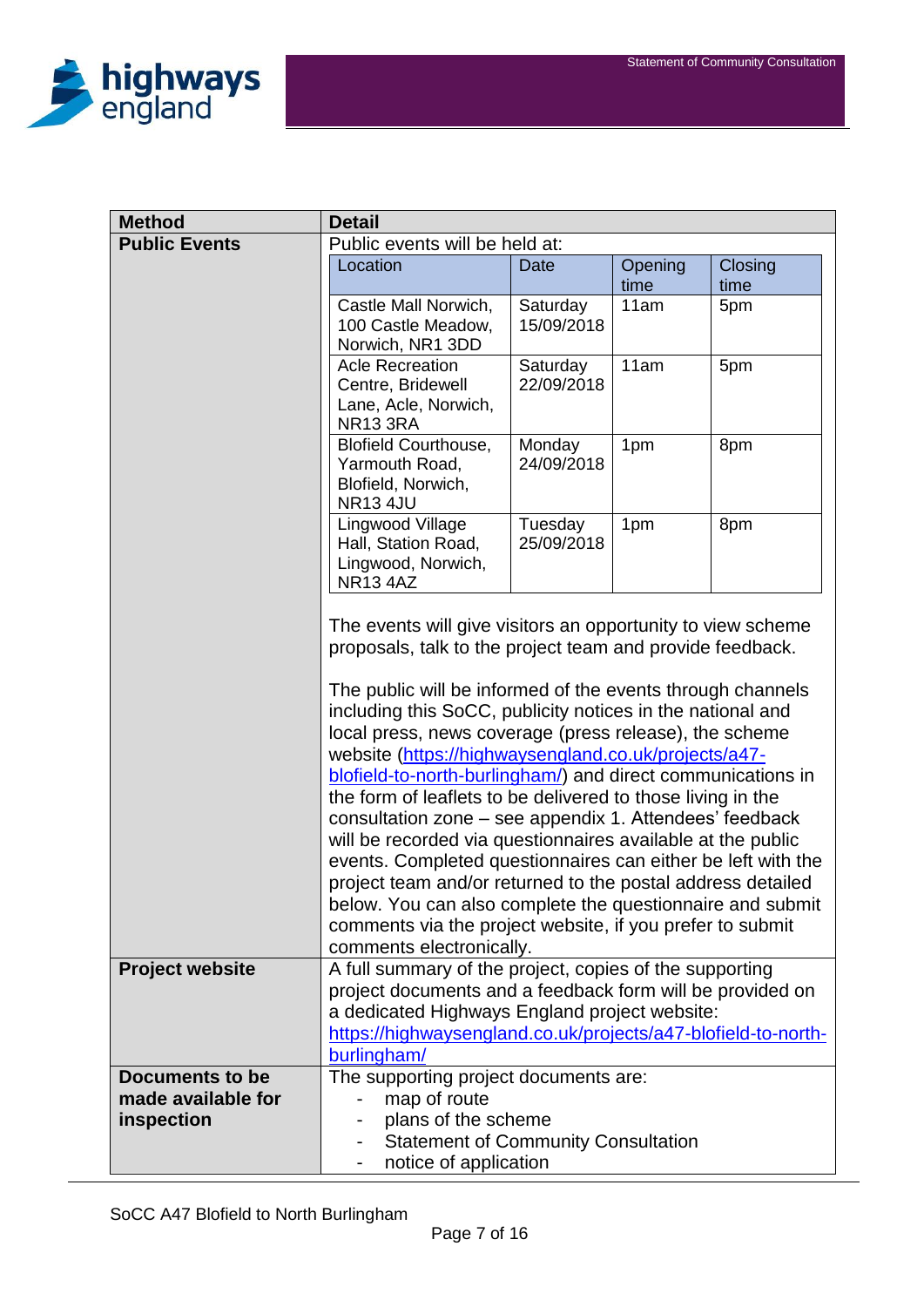

|                          | previous consultation feedback reports                                                                                 |  |  |  |
|--------------------------|------------------------------------------------------------------------------------------------------------------------|--|--|--|
|                          | <b>Preliminary Environmental Information Report</b>                                                                    |  |  |  |
|                          | <b>Technical Appraisal Report</b>                                                                                      |  |  |  |
|                          | <b>Scheme Assessment Report</b>                                                                                        |  |  |  |
|                          | In addition to being uploaded to the dedicated Highways                                                                |  |  |  |
|                          | England project website mentioned above, these will also be                                                            |  |  |  |
|                          | made available for inspection at the locations listed in                                                               |  |  |  |
|                          | Section 5.1.                                                                                                           |  |  |  |
| <b>Project summary</b>   | A consultation brochure and covering letter will be delivered                                                          |  |  |  |
| leaflet                  | to homes and businesses in the consultation zone map                                                                   |  |  |  |
|                          | shown in Appendix 1.                                                                                                   |  |  |  |
| <b>Environmental</b>     | The scheme is an Environmental Impact Assessment                                                                       |  |  |  |
| <b>Impact Assessment</b> | development. Therefore, we are publishing a Preliminary                                                                |  |  |  |
|                          | Environmental Information Report (PEIR) as part of the                                                                 |  |  |  |
|                          | consultation material and we will submit an Environmental                                                              |  |  |  |
|                          | Statement (ES) with the application. Both the PEIR and the                                                             |  |  |  |
|                          | ES will provide information about the potential                                                                        |  |  |  |
|                          | environmental effects of the scheme and the measures                                                                   |  |  |  |
|                          | proposed to reduce those effects, such as access for<br>pedestrians, cyclists, horse riders, and landscaping, in order |  |  |  |
|                          | to assist submission of well-informed responses to the                                                                 |  |  |  |
|                          | consultation.                                                                                                          |  |  |  |
| <b>Council and</b>       | Where possible, we will offer briefings to local councils and                                                          |  |  |  |
| community / area         | community / area forums within whose area the proposed                                                                 |  |  |  |
| forum briefings          | scheme will be carried out to discuss the proposal. We will                                                            |  |  |  |
|                          | contact the councils and community / area forums that we                                                               |  |  |  |
|                          | are aware of about these briefings shortly. Please contact                                                             |  |  |  |
|                          | the project team via the following email address if you would                                                          |  |  |  |
|                          | like to invite us to attend any meetings. Email:                                                                       |  |  |  |
|                          | A47BlofieldtoNorthBurlinghamRIS@highwaysengland.co.uk                                                                  |  |  |  |
| <b>Stakeholder forum</b> | When invited, and where it is possible to do so, the project                                                           |  |  |  |
| briefings                | team will attend meetings of local community groups                                                                    |  |  |  |
|                          | affected by the proposal. Please contact the project team                                                              |  |  |  |
|                          | via the following email address if you would like to invite us                                                         |  |  |  |
|                          | to attend any meetings. Email:                                                                                         |  |  |  |
|                          | A47BlofieldtoNorthBurlinghamRIS@highwaysengland.co.uk                                                                  |  |  |  |
| Hard to reach groups     | We have identified a range of community organisations with                                                             |  |  |  |
|                          | a potential interest in the scheme, including representatives                                                          |  |  |  |
|                          | of local 'hard to reach' groups. To ensure these 'hard to                                                              |  |  |  |
|                          | reach' groups are encouraged to get involved in the                                                                    |  |  |  |
|                          | consultation, the materials will be prepared to be accessible                                                          |  |  |  |
|                          | and clear. The known local representatives of local hard to                                                            |  |  |  |
|                          | reach groups are listed in Appendix 2. Additionally, we will                                                           |  |  |  |
|                          | ensure that:                                                                                                           |  |  |  |
|                          | the contact telephone number and email address for                                                                     |  |  |  |
|                          | the scheme are prominent on all published material,                                                                    |  |  |  |
|                          | enabling individuals to contact the team with                                                                          |  |  |  |
|                          | questions and request;                                                                                                 |  |  |  |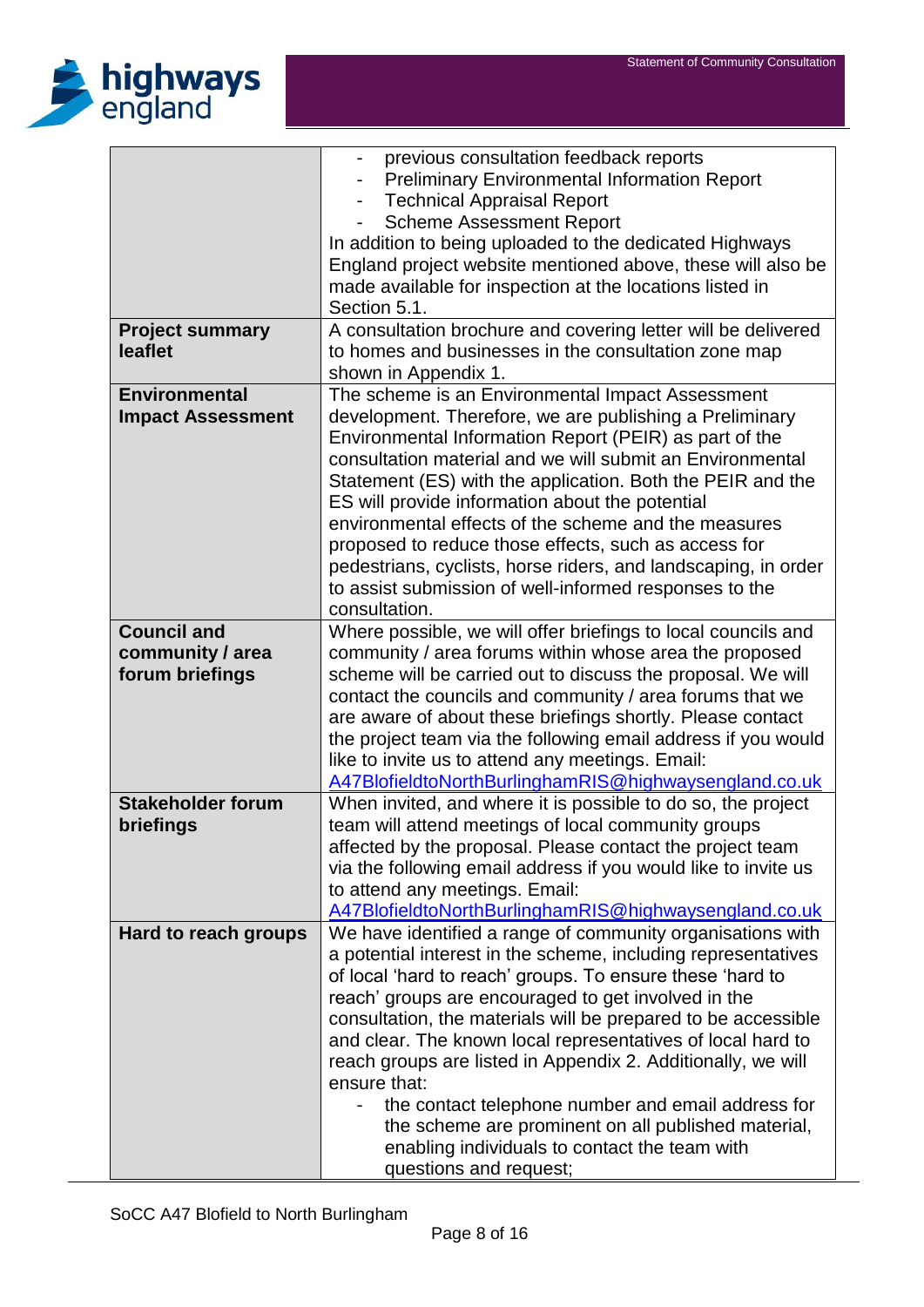

| made available in alternative forms on request -<br>large print, Braille, languages other than English;<br>information about the consultation is sent directly to<br>addresses within the consultation zone.<br>representatives of 'hard to reach groups' will be<br>contacted directly with details about the consultation.<br>We have sought to ensure that venues are accessible and<br>can be reached by public as well as private transport. For<br>anyone with specific additional requirements in relation to<br>consultation events, please email<br>A47BlofieldtoNorthBurlinghamRIS@highwaysengland.co.uk,<br>or call 0300 123 5000.<br><b>Project updates</b><br>At the launch of the consultation and at the point at which<br>Highways England submits the DCO application, project<br>updates will be produced, providing details on the proposals<br>and reporting on the outcome of the consultation process |
|-----------------------------------------------------------------------------------------------------------------------------------------------------------------------------------------------------------------------------------------------------------------------------------------------------------------------------------------------------------------------------------------------------------------------------------------------------------------------------------------------------------------------------------------------------------------------------------------------------------------------------------------------------------------------------------------------------------------------------------------------------------------------------------------------------------------------------------------------------------------------------------------------------------------------------|
|                                                                                                                                                                                                                                                                                                                                                                                                                                                                                                                                                                                                                                                                                                                                                                                                                                                                                                                             |
|                                                                                                                                                                                                                                                                                                                                                                                                                                                                                                                                                                                                                                                                                                                                                                                                                                                                                                                             |
|                                                                                                                                                                                                                                                                                                                                                                                                                                                                                                                                                                                                                                                                                                                                                                                                                                                                                                                             |
|                                                                                                                                                                                                                                                                                                                                                                                                                                                                                                                                                                                                                                                                                                                                                                                                                                                                                                                             |
|                                                                                                                                                                                                                                                                                                                                                                                                                                                                                                                                                                                                                                                                                                                                                                                                                                                                                                                             |
|                                                                                                                                                                                                                                                                                                                                                                                                                                                                                                                                                                                                                                                                                                                                                                                                                                                                                                                             |
|                                                                                                                                                                                                                                                                                                                                                                                                                                                                                                                                                                                                                                                                                                                                                                                                                                                                                                                             |
|                                                                                                                                                                                                                                                                                                                                                                                                                                                                                                                                                                                                                                                                                                                                                                                                                                                                                                                             |
|                                                                                                                                                                                                                                                                                                                                                                                                                                                                                                                                                                                                                                                                                                                                                                                                                                                                                                                             |
|                                                                                                                                                                                                                                                                                                                                                                                                                                                                                                                                                                                                                                                                                                                                                                                                                                                                                                                             |
|                                                                                                                                                                                                                                                                                                                                                                                                                                                                                                                                                                                                                                                                                                                                                                                                                                                                                                                             |
|                                                                                                                                                                                                                                                                                                                                                                                                                                                                                                                                                                                                                                                                                                                                                                                                                                                                                                                             |
|                                                                                                                                                                                                                                                                                                                                                                                                                                                                                                                                                                                                                                                                                                                                                                                                                                                                                                                             |
|                                                                                                                                                                                                                                                                                                                                                                                                                                                                                                                                                                                                                                                                                                                                                                                                                                                                                                                             |
|                                                                                                                                                                                                                                                                                                                                                                                                                                                                                                                                                                                                                                                                                                                                                                                                                                                                                                                             |
|                                                                                                                                                                                                                                                                                                                                                                                                                                                                                                                                                                                                                                                                                                                                                                                                                                                                                                                             |
|                                                                                                                                                                                                                                                                                                                                                                                                                                                                                                                                                                                                                                                                                                                                                                                                                                                                                                                             |
| respectively. These will be distributed to residents and                                                                                                                                                                                                                                                                                                                                                                                                                                                                                                                                                                                                                                                                                                                                                                                                                                                                    |
| community groups via the postal service and at public                                                                                                                                                                                                                                                                                                                                                                                                                                                                                                                                                                                                                                                                                                                                                                                                                                                                       |
| information points, to road users registering for further                                                                                                                                                                                                                                                                                                                                                                                                                                                                                                                                                                                                                                                                                                                                                                                                                                                                   |
| communications on our website, and to parish and town                                                                                                                                                                                                                                                                                                                                                                                                                                                                                                                                                                                                                                                                                                                                                                                                                                                                       |
| councils and communities that wish to receive them. Copies                                                                                                                                                                                                                                                                                                                                                                                                                                                                                                                                                                                                                                                                                                                                                                                                                                                                  |
| will be made available on our website and provided on                                                                                                                                                                                                                                                                                                                                                                                                                                                                                                                                                                                                                                                                                                                                                                                                                                                                       |
| request by the project team.                                                                                                                                                                                                                                                                                                                                                                                                                                                                                                                                                                                                                                                                                                                                                                                                                                                                                                |
| <b>Consultation</b><br>Written comments can be made either online at                                                                                                                                                                                                                                                                                                                                                                                                                                                                                                                                                                                                                                                                                                                                                                                                                                                        |
| feedback<br>https://highwaysengland.co.uk/projects/a47-blofield-to-north-                                                                                                                                                                                                                                                                                                                                                                                                                                                                                                                                                                                                                                                                                                                                                                                                                                                   |
| burlingham/ or in writing to FREEPOST A47 Blofield to                                                                                                                                                                                                                                                                                                                                                                                                                                                                                                                                                                                                                                                                                                                                                                                                                                                                       |
| North Burlingham or by email to                                                                                                                                                                                                                                                                                                                                                                                                                                                                                                                                                                                                                                                                                                                                                                                                                                                                                             |
| A47BlofieldtoNorthBurlinghamRIS@highwaysengland.co.uk.                                                                                                                                                                                                                                                                                                                                                                                                                                                                                                                                                                                                                                                                                                                                                                                                                                                                      |
| Feedback must be received by 11:59pm on Friday 19                                                                                                                                                                                                                                                                                                                                                                                                                                                                                                                                                                                                                                                                                                                                                                                                                                                                           |
| October 2018.                                                                                                                                                                                                                                                                                                                                                                                                                                                                                                                                                                                                                                                                                                                                                                                                                                                                                                               |
| <b>Media</b><br>The consultation will be advertised locally in the Eastern                                                                                                                                                                                                                                                                                                                                                                                                                                                                                                                                                                                                                                                                                                                                                                                                                                                  |
| Daily Press newspaper and nationally in The Guardian                                                                                                                                                                                                                                                                                                                                                                                                                                                                                                                                                                                                                                                                                                                                                                                                                                                                        |
|                                                                                                                                                                                                                                                                                                                                                                                                                                                                                                                                                                                                                                                                                                                                                                                                                                                                                                                             |
| newspaper. Other press adverts will appear at the launch of                                                                                                                                                                                                                                                                                                                                                                                                                                                                                                                                                                                                                                                                                                                                                                                                                                                                 |
| the consultation in the London Gazette, and further press                                                                                                                                                                                                                                                                                                                                                                                                                                                                                                                                                                                                                                                                                                                                                                                                                                                                   |
| publicity will appear ahead of the exhibition events. The                                                                                                                                                                                                                                                                                                                                                                                                                                                                                                                                                                                                                                                                                                                                                                                                                                                                   |
| advert will be in the form of a publicity notice, highlighting                                                                                                                                                                                                                                                                                                                                                                                                                                                                                                                                                                                                                                                                                                                                                                                                                                                              |
| the consultation events and other arrangements. Press                                                                                                                                                                                                                                                                                                                                                                                                                                                                                                                                                                                                                                                                                                                                                                                                                                                                       |
| releases will also be issued to local media detailing the                                                                                                                                                                                                                                                                                                                                                                                                                                                                                                                                                                                                                                                                                                                                                                                                                                                                   |
| consultation and how the community and road users can                                                                                                                                                                                                                                                                                                                                                                                                                                                                                                                                                                                                                                                                                                                                                                                                                                                                       |
| participate, and we will hold a media briefing event at the                                                                                                                                                                                                                                                                                                                                                                                                                                                                                                                                                                                                                                                                                                                                                                                                                                                                 |
| start of the consultation period. Information will also be sent                                                                                                                                                                                                                                                                                                                                                                                                                                                                                                                                                                                                                                                                                                                                                                                                                                                             |
| to local parish councils to enable publication in local                                                                                                                                                                                                                                                                                                                                                                                                                                                                                                                                                                                                                                                                                                                                                                                                                                                                     |
| magazines and/or newsletters/e-shots if they so wish. By                                                                                                                                                                                                                                                                                                                                                                                                                                                                                                                                                                                                                                                                                                                                                                                                                                                                    |
| working with parish council clerks and members, information                                                                                                                                                                                                                                                                                                                                                                                                                                                                                                                                                                                                                                                                                                                                                                                                                                                                 |
| can also be made available on parish council websites.                                                                                                                                                                                                                                                                                                                                                                                                                                                                                                                                                                                                                                                                                                                                                                                                                                                                      |
| <b>Social Media</b><br>Details of the consultation and events will be shared on:                                                                                                                                                                                                                                                                                                                                                                                                                                                                                                                                                                                                                                                                                                                                                                                                                                            |
| Twitter: @HighwaysEAST                                                                                                                                                                                                                                                                                                                                                                                                                                                                                                                                                                                                                                                                                                                                                                                                                                                                                                      |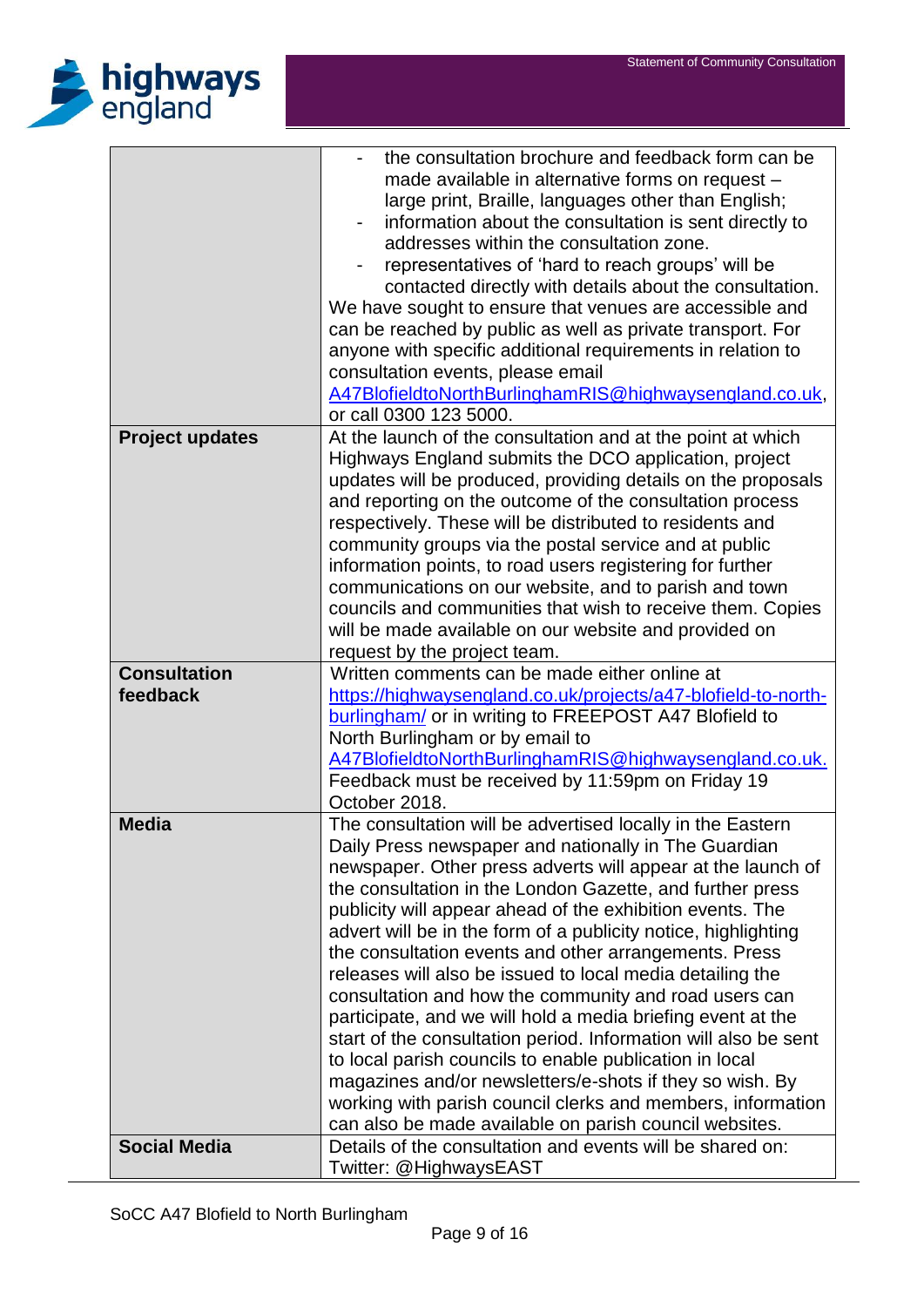

Information available at the below locations can be copied where copying facilities are available. Please ask about the copying costs at the relevant venue. Free copies of the consultation brochure will also be available to take away at the below venues and free copies of the consultation documents (listed in Appendix 3) can be provided on a memory stick on request. Hard copies of the consultation documents can also be provided on request. Please contact the project team about hard copy costs.

| <b>Location</b>                                     | <b>Opening times</b>            |
|-----------------------------------------------------|---------------------------------|
| Lingwood Village Hall - Station Rd, Lingwood,       | 8.45am-3.00pm Monday to         |
| Norwich NR13 4AZ                                    | Thursday                        |
| Blofield Library - North Street, Blofield, Norwich, | 1.00pm-7.00pm Monday            |
| <b>NR14 4RQ</b>                                     | 10.30am-7.00pm Wednesday        |
|                                                     | 4.00pm-7.00pm Friday            |
|                                                     | 12.00pm-4.00pm Saturday         |
| Blofield Post Office - 10 Church Alley, Blofield,   | 07.30am-8.00pm Monday to        |
| Norwich NR13 4JJ                                    | Saturday                        |
|                                                     | 09.00am-5.00pm Sunday           |
| Norwich Millennium Library - The Forum, Millennium  | 10.00am-7.00pm Monday to Friday |
| Plain, Norwich NR2 1AW                              | 09.00am-5.00pm Saturday         |
| Norwich City Council - City Hall, St Peters Street, | 08.45am-5.00pm Monday,          |
| Norwich NR2 1NH                                     | Tuesday, Thursday and Friday    |
|                                                     | 1.00pm-5.00pm Wednesday         |
| Norfolk County Council - County Hall, Martineau     | 09.00am-5.00pm Monday to Friday |
| Lane, Norwich NR1 2DH                               |                                 |
| Broadland District Council - Thorpe Lodge, 1        | 08.30am-5.00pm Monday to Friday |
| Yarmouth Road, Norwich, NR7 0DU                     |                                 |

# **5. Next steps**

- 5.1.All comments made during the consultation will be recorded and carefully considered by Highways England and will be taken into account when developing the scheme proposal further. If we consider that further information is required after this consultation, we may undertake further engagement with stakeholders to address specific issues. An explanation of how comments have shaped and influenced our proposals will be reported in a Consultation Report prepared by Highways England which will accompany the DCO application as required by Section 37(3) (c) of the Planning Act 2008. The Planning Inspectorate will decide whether the application meets the required standards to proceed to examination, and will determine whether Highways England's pre-application consultation has been adequate.
- 5.2.Highways England needs to collect and assess all responses to the consultation before compiling the DCO application to the Planning Inspectorate. To allow time to do this, feedback must be received by 11:59pm on Friday 19 October 2018.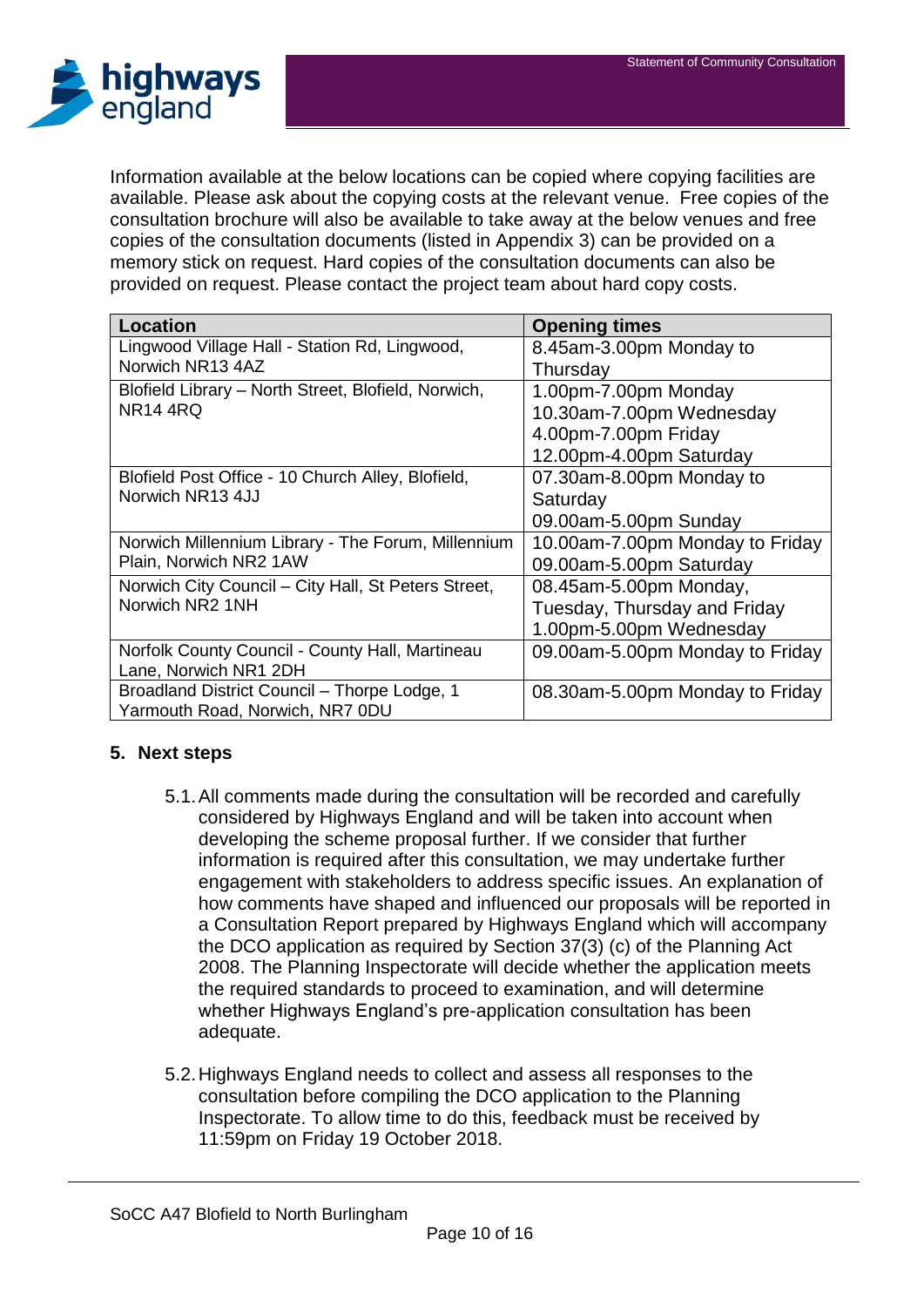

5.3.If you want to contact us or find out more about this scheme, you can:

- Visit the scheme webpage: https://highwaysengland.co.uk/projects/a47 blofield-to-north-burlingham/
- E-mail us: [A47BlofieldtoNorthBurlinghamRIS@highwaysengland.co.uk](mailto:A47BlofieldtoNorthBurlinghamRIS@highwaysengland.co.uk)
- Call us: 0300 123 5000
- Write to us: FREEPOST A47 Blofield to North Burlingham
- Visit Norfolk County Council's website:<https://www.norfolk.gov.uk/>

#### **6. Your data, your rights**

6.1. On 25 May 2018, the General Data Protection Regulations (GDPR) became law. The law requires Highways England to explain to you – consultees, stakeholders and customers – how your personal data will be used and stored.

6.2. Highways England adheres to the government's consultation principles, the Planning Act 2008 and the Highways Act 1980 as required, and may collect personal data to help shape development of highways schemes.

6.3. Personal data collected by the project team will be processed and retained by Highways England and its appointed contractors until the scheme is complete.

6.4 Under the GDPR Regulations you have the following rights:

- right of access to the data (Subject Access Request)
- right for the rectification of errors
- right to erasure of personal data this is not an absolute right under the legislation
- right to restrict processing or to object to processing
- right to data portability

6.5. If, at any point, Highways England plans to process the personal data we hold for a purpose other than that for which it was originally collected, we will tell you what for which it was originally collected, we will tell you what that other purpose is. We will do this prior to any further processing taking place and we will include any relevant additional information, including your right to object to that further processing.

6.6. You have a right to lodge a complaint with the supervisory authority, the Information Commissioners Office.

6.7. If you'd like more information about how we manage data, or a copy of our privacy notice, please contact: [DataProtectionAdvice@highwaysengland.co.uk](mailto:DataProtectionAdvice@highwaysengland.co.uk)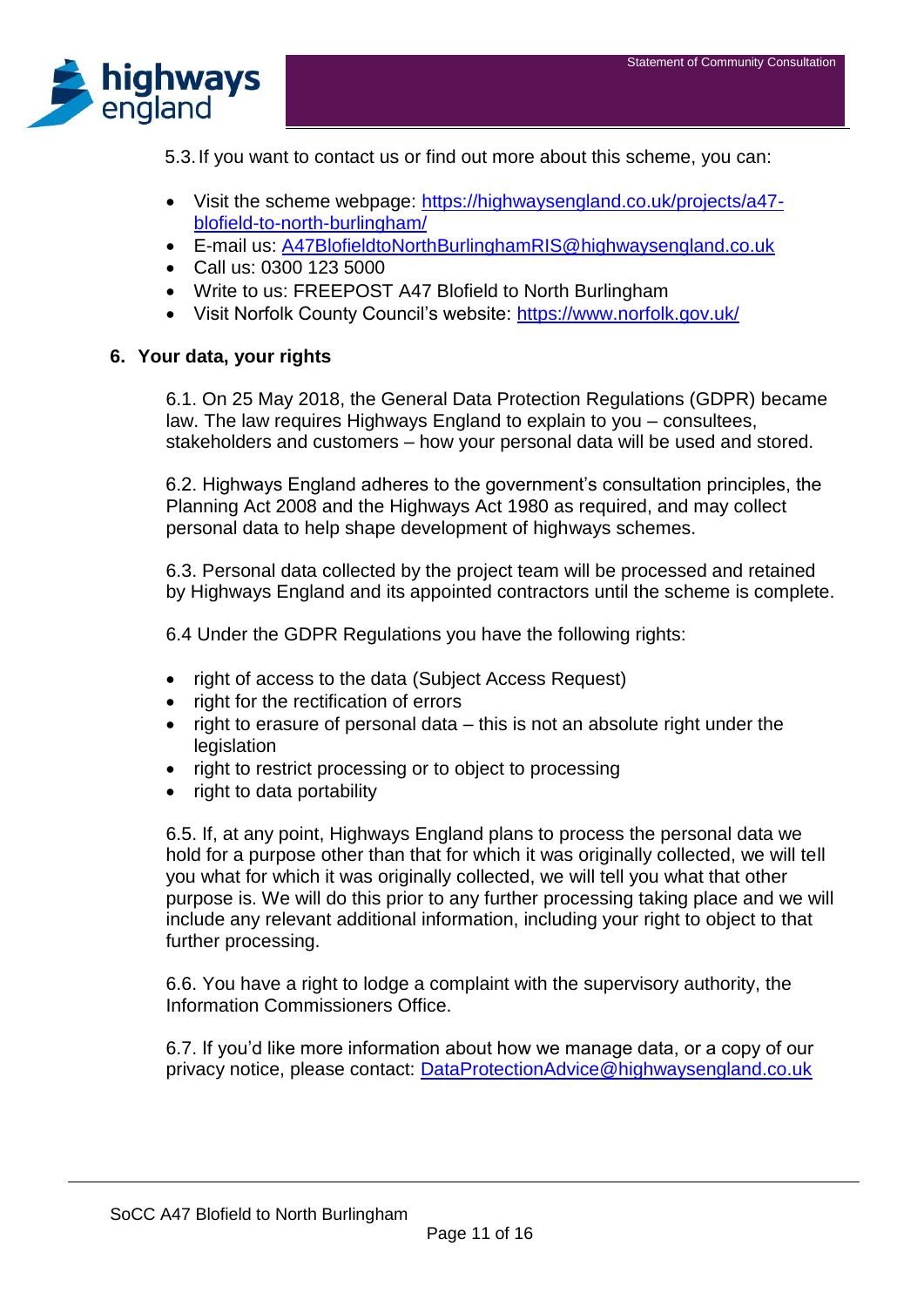

# **Appendices**

# **Appendix 1 – Consultation Zone**

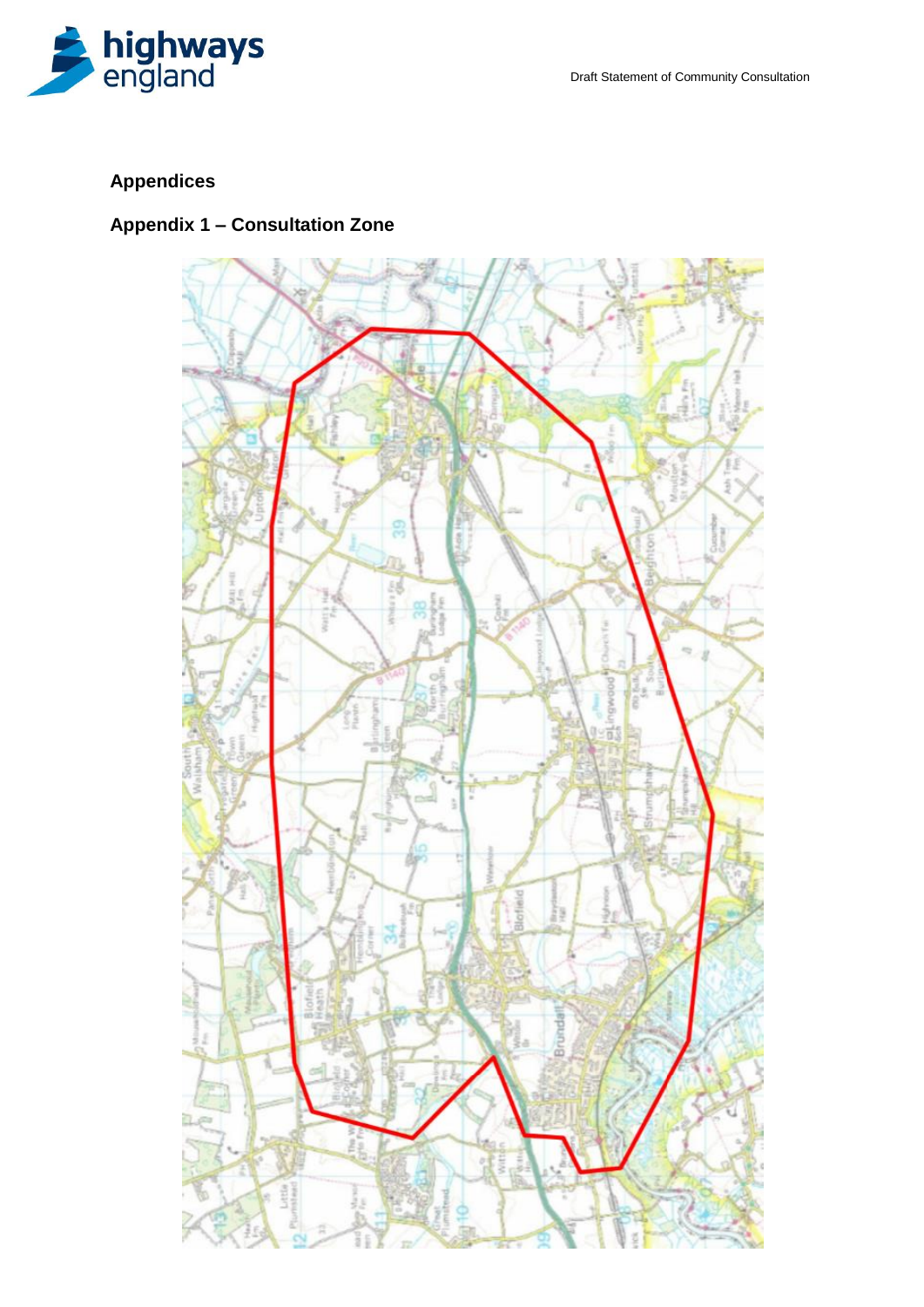

# **Stakeholders**

Highways England has a duty to consult bodies specified under section 42 in the Planning Act 2008, and the local communities living in the vicinity of the proposed project under section 47. In terms of this project, it is also considered that an additional set of stakeholders who may also be impacted by the project or who tend to have a wider reach within the local community should also be informed about this consultation and given an opportunity to participate. We have specified those stakeholders below.

# **Appendix 2 – Local Authorities**

### **Additional Local Authorities:**

Cambridgeshire and Peterborough Combined Authority King's Lynn and West Norfolk Borough Council Waveney District Council Mid Suffolk District Council

# **Additional Parish Councils:**

Brundall parish Council Postwick with Witton parish council Great and Little Plumstead parish council Woodbastwick parish council Hemblington parish council South Walsham parish council Upton with Fishley parish council Cantley, Limpenhoe and Southwood parish council Strumpshaw parish council Surlingham parish council Freethorpe parish council Halvergate parish council

# **Office for Road and Rail (ORR)**

#### **Members of Parliament:**

Sir Henry Bellingham MP – North West Norfolk Rt Hon Liz Truss MP – South West Norfolk Rt Hon Matthew Hancock MP – West Suffolk George Freeman MP – Mid Norfolk Rt Hon Norman Lamb MP – North Norfolk Chloe Smith MP – Norwich North Clive Lewis MP – Norwich South Richard Bacon MP – South Norfolk Peter Aldous MP– Waveney Dr Dan Poulter MP – Central Suffolk and North Ipswich Rt. Hon Keith Simpson – Broadland Rt. Hon Brandon Lewis MP – Great Yarmouth

# **Local and District Councillors:**

Councillor Brian John Maxwells – Acle Councillor Andrew James Proctor – Blofield and Brundall Councillor Lana Hempsall – Acle Councillor David Ward – Burlingham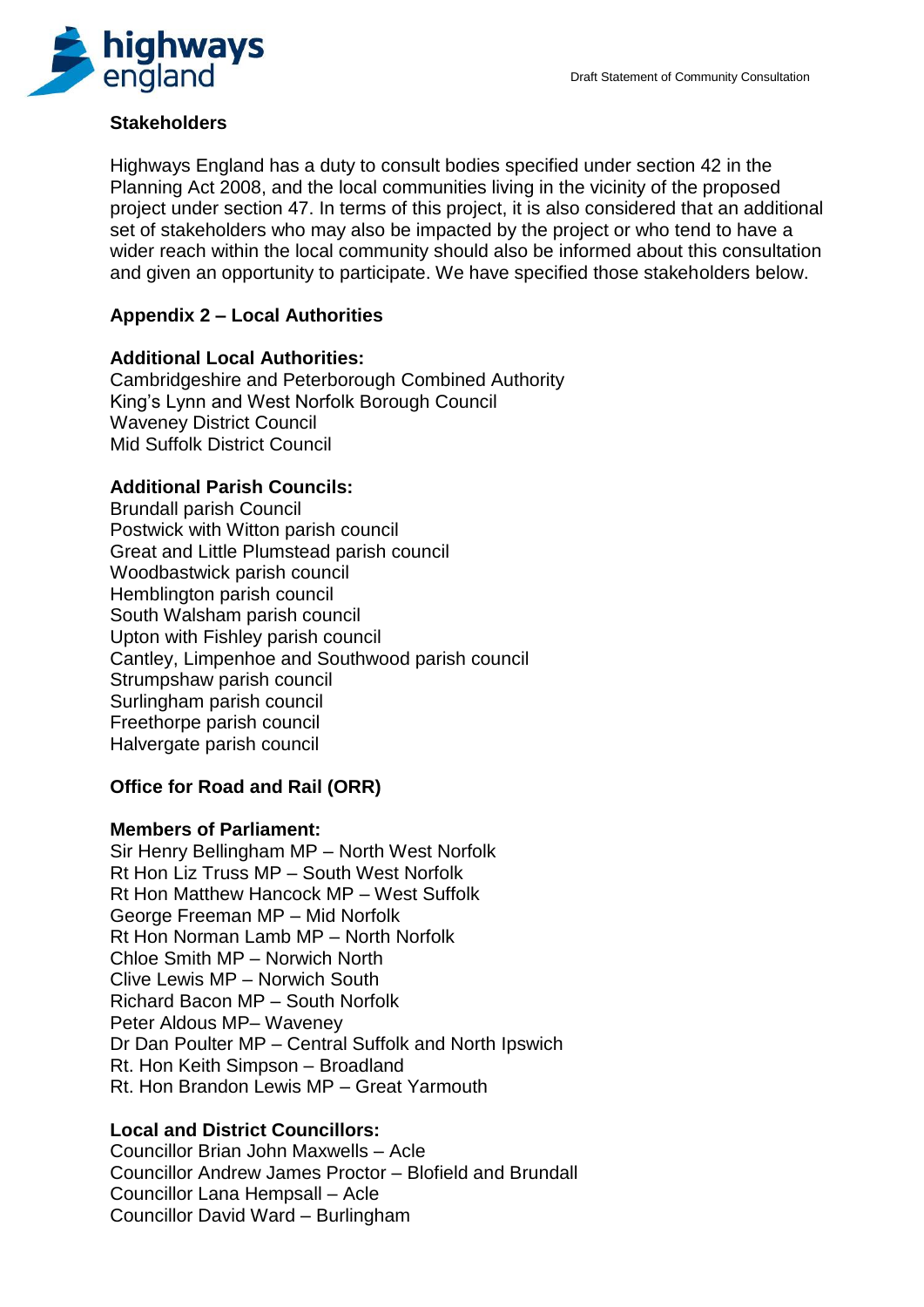

Councillor Vic James Thomson – Henstead Councillor Ian James Mackie – Thorpe St Andrew

#### **Local Strategic Partnerships:**

Norfolk Chamber of Commerce New Anglia Local Enterprise Partnership Greater Norwich Growth Board

#### **Local bodies which represent hard to reach groups:**

Visit Norfolk Visit East Anglia Tourism Information Centre Norfolk Carers Support Norwich Mind West Norfolk Disability Information Service Equal Lives St Martins Housing Trust Shelter Norwich Victory Housing Broadland Group Norfolk and Suffolk Gypsy and Traveller Service The Bridge Plus Norfolk County Council (Senior Consultation and involvement officer) AgeUK Norfolk WI Norfolk University of the 3<sup>rd</sup> Age The Workers Education Association Norfolk Youth Advisory Board Break Voluntary Norfolk Norfolk Community Foundation Community Action Norfolk Diocese of Norwich Education and Academics Trust Educator Solutions National Farmers' Union

#### **Shopping centres:**

Longwater Retail Park Intu Chapelfield Castle Mall Norwich

#### **Event organisers/venues:**

Norfolk Showground Theatre Royal Norwich Playhouse Carrow Road

**Local business groups:** Rotary Club of Norwich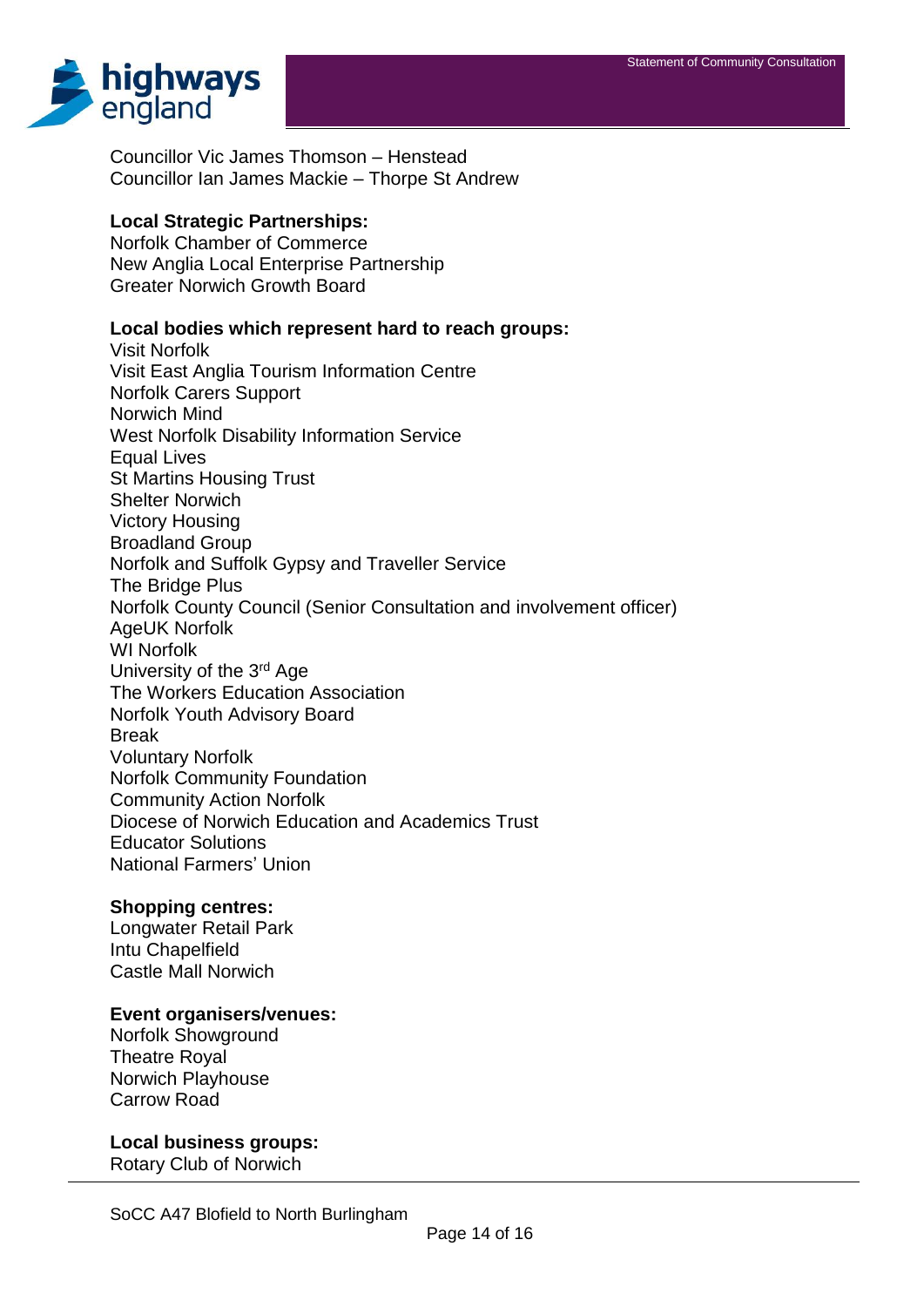

Rotary Club of Norwich Marchesi Blackfriars Rotary Club of Norwich Rotary Club of Norwich St Edmunds Norwich Wensum Probus Club Norwich Yare Probus Club Norwich Venta Probus Club Norwich Tas Probus Club Kings Lynn Probus Norwich Research Park East of England IoD Norfolk Network

#### **Local tourist/visitor attractions:**

Great Yarmouth Tourist Information Visit Norwich Sea Life Great Yarmouth Pleasure Beach Great Yarmouth **Joyland** Seashore Holiday Park

#### **Local bus/rail operators:**

First Group **Konectbus** Sanders Coaches Stage Coach West Norfolk Community Transport Abellio East Anglia Norwich Bus Station Norwich Railway Station

#### **Local taxi operators:**

Courtesy Cars Five Star Taxis Ltd Beeline Taxis Norwich Loyal Taxis ABC Taxis Bestway Taxis Norwich A2B Taxis Norwich Goldstar Taxis Norwich Kestral Taxis

#### **Other bodies:**

National Express Network Rail HS2 A47 Alliance British Sugar (Cantley) RAC Foundation